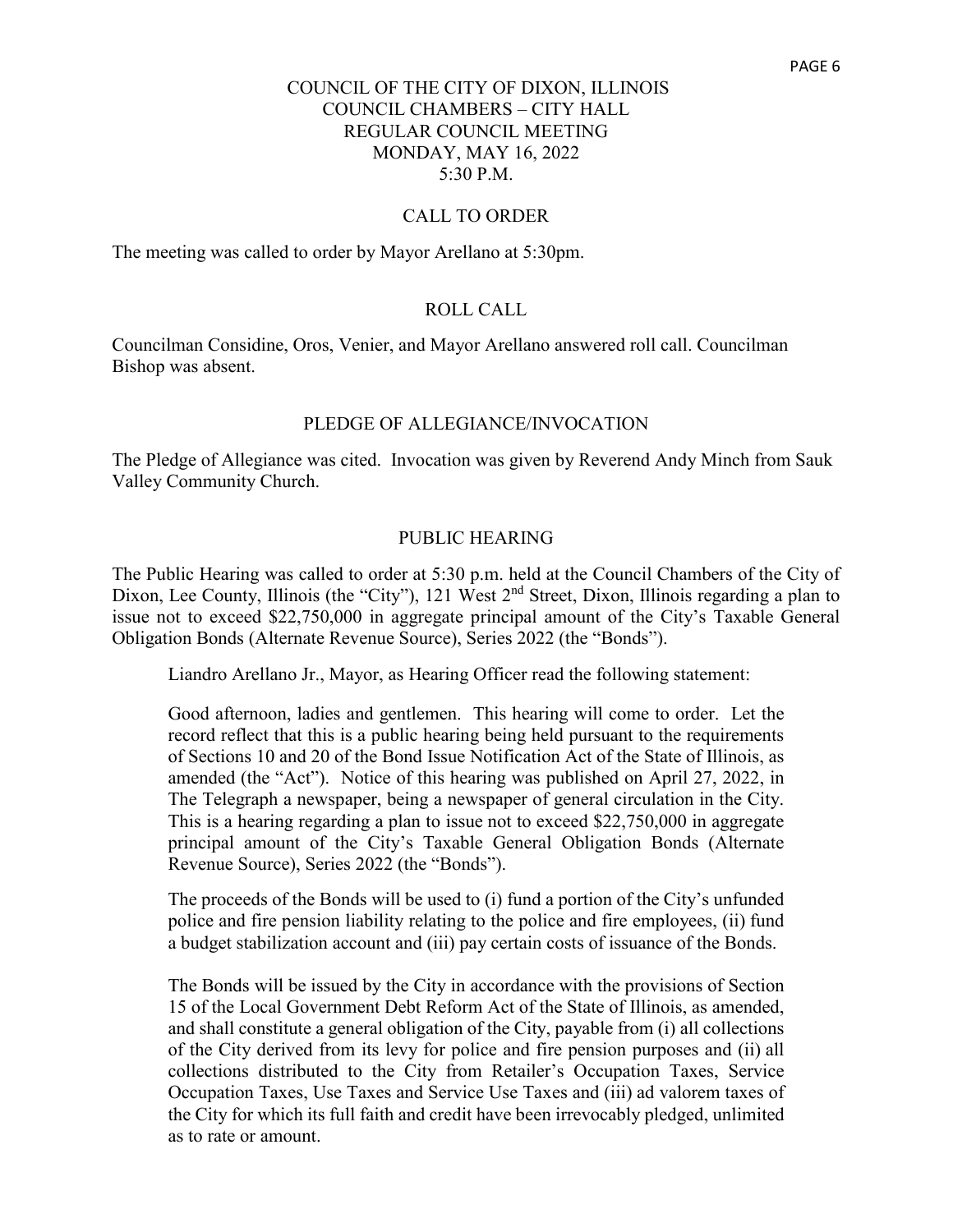This public hearing is required by Sections 10 and 20 of the Act. At the time and place set for the public hearing, residents, taxpayers and other interested persons will be given the opportunity to express their views for or against the proposed plan of financing, the issuance of the Bonds and the purpose of the issuance of the Bonds.

The Hearing Officer asked if there was anyone who wished to submit written comments.

The Hearing Officer asked all residents, taxpayers or other interested persons attending the hearing and desiring an opportunity to express their views for or against the proposed Bonds, to please stand so that they may have an opportunity to make those comments or statements. No comments were given.

The Hearing Officer concluded the public hearing regarding a plan to issue not to exceed \$22,750,000 Taxable General Obligation Bonds (Alternate Revenue Source), Series 2022.

Let the Record further reflect this public hearing was concluded at the hour of 5:39 p.m., May 16, 2022.

# VISITOR/PUBLIC COMMENT None

# APPROVAL OF MINUTES

Councilman Oros moved that the minutes of the Regular Session Meeting of Monday, May 2, 2022; be accepted and placed on file. Seconded by Councilman Considine. Voting Yea: Councilman Considine, Oros, Venier and Mayor Arellano. Voting Nay: None. **Motion Carried**

# APPROVAL OF TOTAL LABOR AND OUTSIDE CLAIMS

Councilman Considine moved that the Total Labor and Outside Claims in the amount of \$426,946.00 be approved and ordered paid. Seconded by Councilman Venier. Voting Yea: Councilman Considine, Oros, Venier, and Mayor Arellano. Voting Nay: None. **Motion Carried**

# YEAR TO DATE FINANCIALS

Councilman Venier moved that the year-to-date Financial Summary through April 2022 be accepted. Seconded by Councilman Oros. Voting Yea: Councilman Considine, Oros, Venier, and Mayor Arellano. Voting Nay: None. **Motion Carried**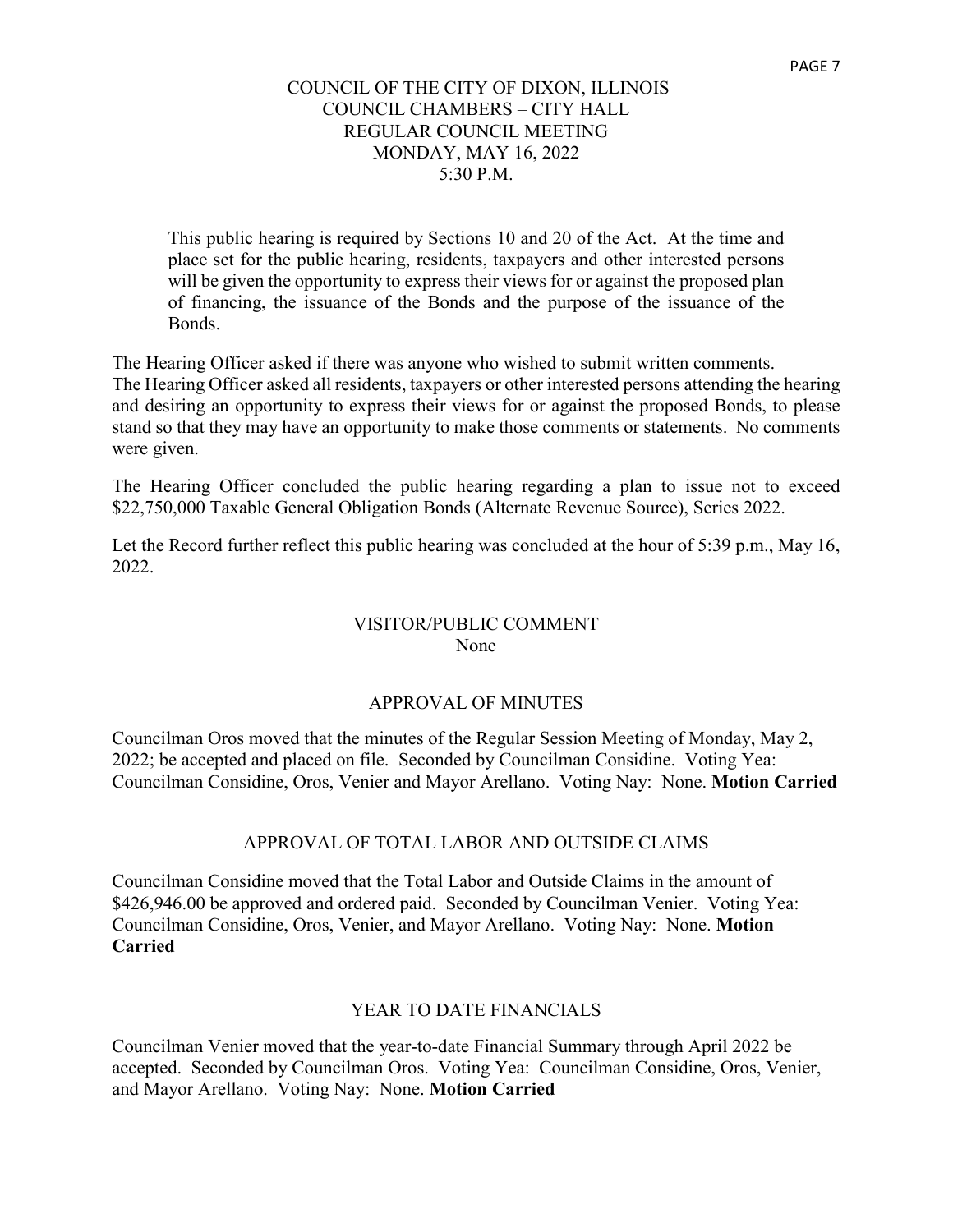### DEPARTMENT REPORTS None

### CITY MANAGER REPORT

City Manager Langloss reported the status with the Gateway Project. Submitted different scenarios on Bonds, including possible rate of return including past and projected future. Timeframe to lock in would be 6-9 months. Update on the Midwest Summit on Leadership. Discussed the Sober home, the potential process, zoning and ordinance and the constitutional issues. Townhall meeting tentatively June  $6<sup>th</sup>$  to discuss recovery/sober home questions.

#### COUNCIL REPORTS

Mayor Arellano – Reported that he signed the grant agreement. May be asking to add another liquor license at the next Council meeting.

Councilman Considine – None

Councilman Oros – Congratulated all the award winners from the best of Dixon Gala Ceremony hosted by Dixon Chamber of Commerce and Main Street. Special congratulations to Dr. Michael Grady on being named Citizen of the Year for his dedication and service to education in the community. Oros, also congratulated Councilman Bishop and a few other recipients for their outstanding service to the community.

Councilman Venier – Agreed with everything Councilman Oros mentioned giving a job well done to Dixon Chamber of Commerce and Main Street. Thanked all the volunteers working with Beautify Dixon. He welcomed and appreciated any volunteers interested in signing up to do so.

#### BOARDS & COMMISSION REPORTS

Report on File: Building Permit Report

#### VISITORS/PUBLIC COMMENT None

# ORD# 3303 – AMENDING THE LIQUOR CODE IN CONNECTION WITH THE PETUNIA FESTIVAL PURSUANT TO THE REQUEST OF DIXON PETUNIA FESTIVAL CORPORATION

Councilman Oros moved to approve the ordinance amending the liquor code in connection with the Petunia Festival Pursuant to the Request of Dixon Petunia Festival Corporation. Seconded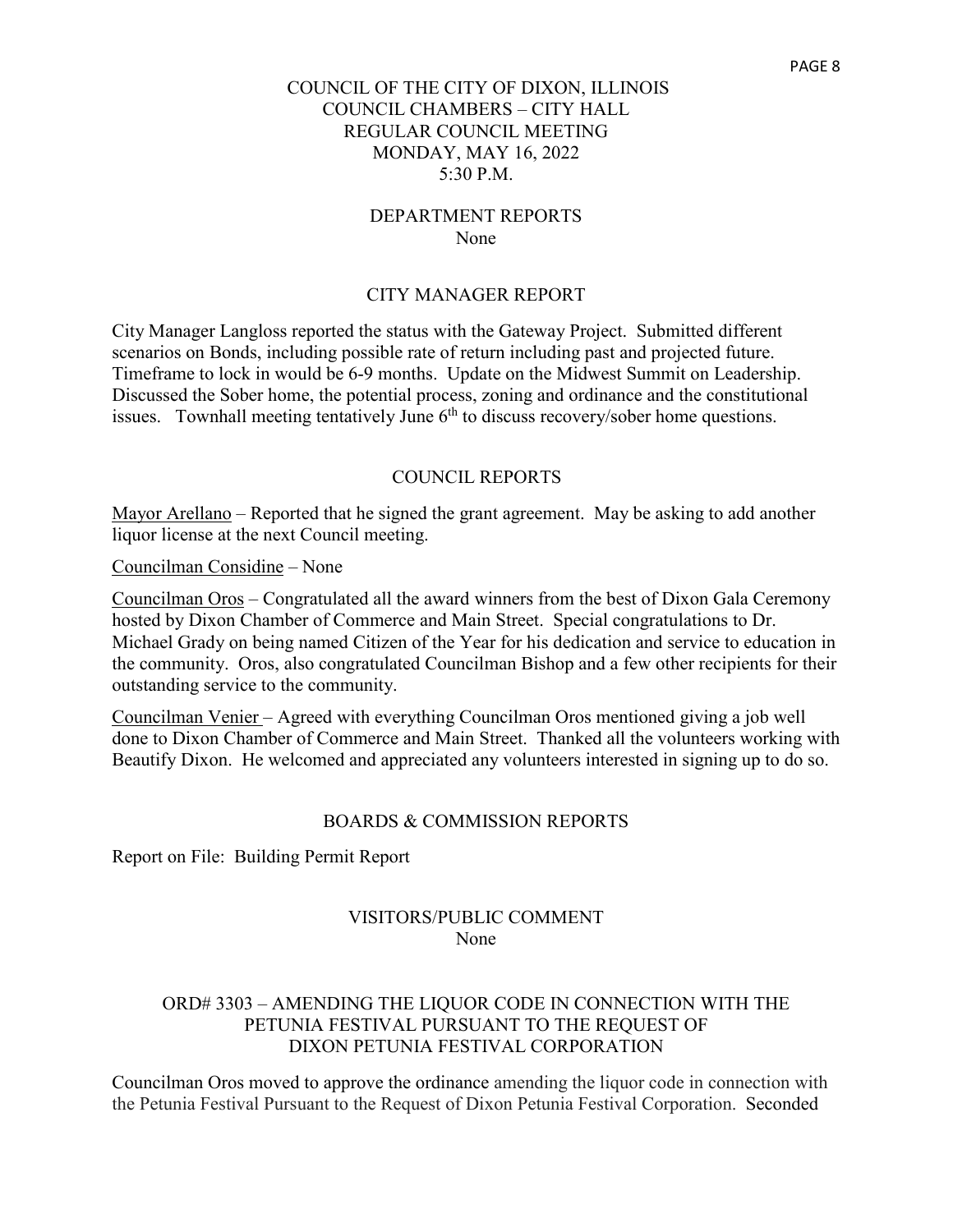by Councilman Considine. Voting Yea: Councilman Considine, Oros, Venier and Mayor Arellano. Voting Nay: None. **Motion Carried**

# ORD# 3304 – AUTHORIZING A VARIANCE PURSUANT TO THE PETITION OF PATRICK AND MEGHAN KING 1109 NORTHRIDGE STREET, DIXON ILLINOIS

Councilman Considine moved to approve the ordinance authorizing a variance pursuant to the Petition of Patrick and Meghan King at 1109 Northridge Street, Dixon Illinois. Seconded by Councilman Venier. Discussion. Voting Yea: Councilman Considine, Oros, Venier and Mayor Arellano. Voting Nay: None. **Motion Carried**

# ORD# 3305 – AUTHORIZING THE SALE OF CERTAIN PERSONAL PROPERTY OWNED BY THE CITY OF DIXON

Councilman Venier moved to approve the ordinance authorizing the sale of certain personal property owned by the City of Dixon. Seconded by Councilman Oros. Discussion. Voting Yea: Councilman Considine, Oros, Venier and Mayor Arellano. Voting Nay: None. **Motion Carried**

# ORD# 3306 – VACATING A PORTION OF THE PUBLIC ALLEY PURSUANT TO THE REQUEST OF MELISSA K FEIT

Councilman Oros moved to approve the ordinance vacating a portion of the public alley pursuant to the request of Melissa K Feit located immediately adjacent to the northerly lot line of 803 Sinnissippi Avenue. Seconded by Councilman Considine. Discussion. Voting Yea: Councilman Considine, Oros, and Venier. Voting Nay: Mayor Arellano. **Motion Carried**

# ORD# 3307 – ORDINANCE VACATING A PORTION OF THE PUBLIC ALLEY PURSUANT TO THE REQUEST OF VICKI L GUGERTY

Councilman Considine moved to approve the ordinance vacating a portion of the public alley pursuant to the request of Vicky L Gugerty located immediately adjacent to the southernly lot line of 920 Cooper Street. Seconded by Councilman Venier. Discussion. Voting Yea: Councilman Considine, Oros, and Venier. Voting Nay: Mayor Arellano. **Motion Carried**

# RES# 3014-22 – RESOLUTION AMENDING 2021-2022 BUDGET – POLICE

Councilman Oros moved to approve the budget resolution amending the FY21-22 budget with respect to the Police Department. Seconded by Councilman Considine. Voting Yea: Councilman Considine, Oros, Venier and Mayor Arellano. Voting Nay: None. **Motion Carried**